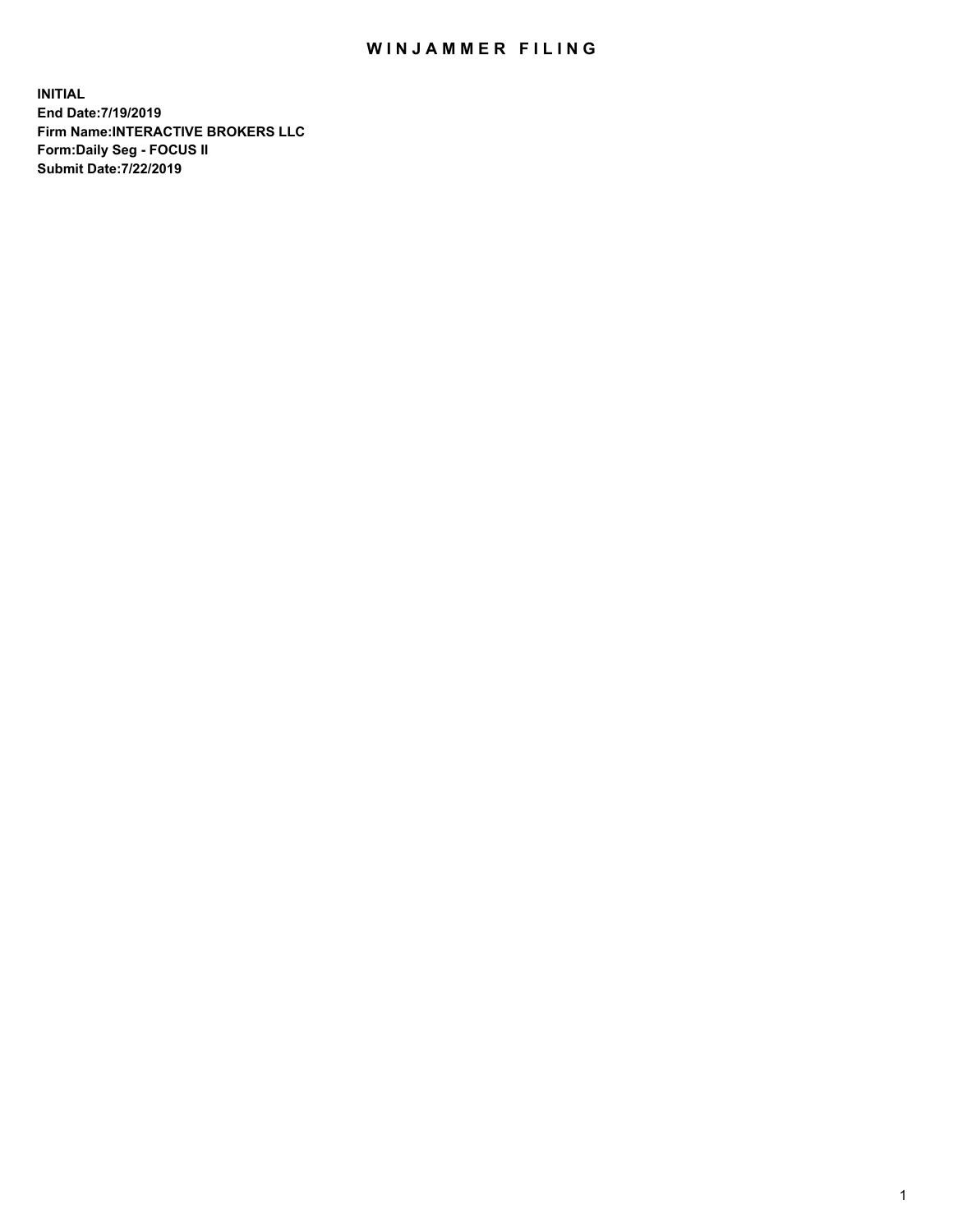**INITIAL End Date:7/19/2019 Firm Name:INTERACTIVE BROKERS LLC Form:Daily Seg - FOCUS II Submit Date:7/22/2019 Daily Segregation - Cover Page**

| Name of Company                                                                                                                                                                                                                                                                                                                | <b>INTERACTIVE BROKERS LLC</b>                                                                  |
|--------------------------------------------------------------------------------------------------------------------------------------------------------------------------------------------------------------------------------------------------------------------------------------------------------------------------------|-------------------------------------------------------------------------------------------------|
| <b>Contact Name</b>                                                                                                                                                                                                                                                                                                            | James Menicucci                                                                                 |
| <b>Contact Phone Number</b>                                                                                                                                                                                                                                                                                                    | 203-618-8085                                                                                    |
| <b>Contact Email Address</b>                                                                                                                                                                                                                                                                                                   | jmenicucci@interactivebrokers.c<br>om                                                           |
| FCM's Customer Segregated Funds Residual Interest Target (choose one):<br>a. Minimum dollar amount: ; or<br>b. Minimum percentage of customer segregated funds required:% ; or<br>c. Dollar amount range between: and; or<br>d. Percentage range of customer segregated funds required between:% and%.                         | $\overline{\mathbf{0}}$<br>$\overline{\mathbf{0}}$<br>155,000,000 245,000,000<br>0 <sub>0</sub> |
| FCM's Customer Secured Amount Funds Residual Interest Target (choose one):<br>a. Minimum dollar amount: ; or<br>b. Minimum percentage of customer secured funds required:% ; or<br>c. Dollar amount range between: and; or<br>d. Percentage range of customer secured funds required between:% and%.                           | $\overline{\mathbf{0}}$<br>0<br>80,000,000 120,000,000<br>0 <sub>0</sub>                        |
| FCM's Cleared Swaps Customer Collateral Residual Interest Target (choose one):<br>a. Minimum dollar amount: ; or<br>b. Minimum percentage of cleared swaps customer collateral required:% ; or<br>c. Dollar amount range between: and; or<br>d. Percentage range of cleared swaps customer collateral required between:% and%. | $\overline{\mathbf{0}}$<br><u>0</u><br>$\underline{0}$ $\underline{0}$<br>00                    |

Attach supporting documents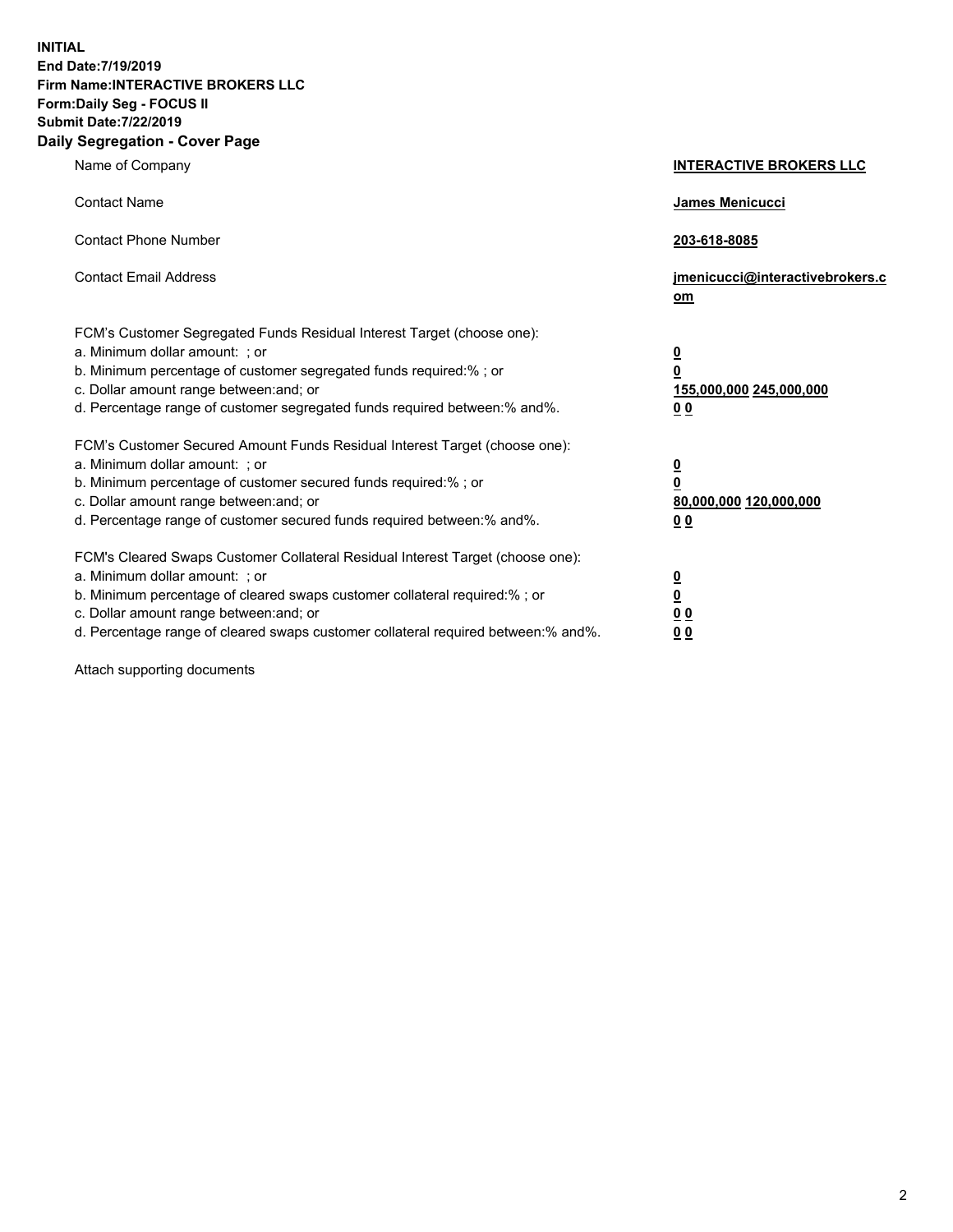## **INITIAL End Date:7/19/2019 Firm Name:INTERACTIVE BROKERS LLC Form:Daily Seg - FOCUS II Submit Date:7/22/2019 Daily Segregation - Secured Amounts**

|     | Daily Segregation - Secured Amounts                                                         |                                                |
|-----|---------------------------------------------------------------------------------------------|------------------------------------------------|
|     | Foreign Futures and Foreign Options Secured Amounts                                         |                                                |
|     | Amount required to be set aside pursuant to law, rule or regulation of a foreign            | $0$ [7305]                                     |
|     | government or a rule of a self-regulatory organization authorized thereunder                |                                                |
| 1.  | Net ledger balance - Foreign Futures and Foreign Option Trading - All Customers             |                                                |
|     | A. Cash                                                                                     | 468,717,151 [7315]                             |
|     | B. Securities (at market)                                                                   | $0$ [7317]                                     |
| 2.  | Net unrealized profit (loss) in open futures contracts traded on a foreign board of trade   | 25,097,378 [7325]                              |
| 3.  | Exchange traded options                                                                     |                                                |
|     | a. Market value of open option contracts purchased on a foreign board of trade              | <b>92,725</b> [7335]                           |
|     | b. Market value of open contracts granted (sold) on a foreign board of trade                | -24,602 [7337]                                 |
| 4.  | Net equity (deficit) (add lines 1. 2. and 3.)                                               | 493,882,652 [7345]                             |
| 5.  | Account liquidating to a deficit and account with a debit balances - gross amount           | 7,454 [7351]                                   |
|     | Less: amount offset by customer owned securities                                            | 0 [7352] 7,454 [7354]                          |
| 6.  | Amount required to be set aside as the secured amount - Net Liquidating Equity              | 493,890,106 [7355]                             |
|     | Method (add lines 4 and 5)                                                                  |                                                |
| 7.  | Greater of amount required to be set aside pursuant to foreign jurisdiction (above) or line | 493,890,106 [7360]                             |
|     | 6.                                                                                          |                                                |
|     | FUNDS DEPOSITED IN SEPARATE REGULATION 30.7 ACCOUNTS                                        |                                                |
| 1.  | Cash in banks                                                                               |                                                |
|     | A. Banks located in the United States                                                       | 110,797,883 [7500]                             |
|     | B. Other banks qualified under Regulation 30.7                                              | 0 [7520] 110,797,883 [7530]                    |
| 2.  | Securities                                                                                  |                                                |
|     | A. In safekeeping with banks located in the United States                                   | 413,886,825 [7540]                             |
| 3.  | B. In safekeeping with other banks qualified under Regulation 30.7                          | 0 [7560] 413,886,825 [7570]                    |
|     | Equities with registered futures commission merchants<br>A. Cash                            |                                                |
|     | <b>B.</b> Securities                                                                        | $0$ [7580]                                     |
|     |                                                                                             | $0$ [7590]                                     |
|     | C. Unrealized gain (loss) on open futures contracts<br>D. Value of long option contracts    | $0$ [7600]<br>$0$ [7610]                       |
|     | E. Value of short option contracts                                                          | 0 [7615] 0 [7620]                              |
| 4.  | Amounts held by clearing organizations of foreign boards of trade                           |                                                |
|     | A. Cash                                                                                     | $0$ [7640]                                     |
|     | <b>B.</b> Securities                                                                        | $0$ [7650]                                     |
|     | C. Amount due to (from) clearing organization - daily variation                             | $0$ [7660]                                     |
|     | D. Value of long option contracts                                                           | $0$ [7670]                                     |
|     | E. Value of short option contracts                                                          | 0 [7675] 0 [7680]                              |
| 5.  | Amounts held by members of foreign boards of trade                                          |                                                |
|     | A. Cash                                                                                     | 78,765,724 [7700]                              |
|     | <b>B.</b> Securities                                                                        | $0$ [7710]                                     |
|     | C. Unrealized gain (loss) on open futures contracts                                         | 14,792,150 [7720]                              |
|     | D. Value of long option contracts                                                           | 92,725 [7730]                                  |
|     | E. Value of short option contracts                                                          | <u>-24,602</u> [7735] <u>93,625,997</u> [7740] |
| 6.  | Amounts with other depositories designated by a foreign board of trade                      | 0 [7760]                                       |
| 7.  | Segregated funds on hand                                                                    | $0$ [7765]                                     |
| 8.  | Total funds in separate section 30.7 accounts                                               | 618,310,705 [7770]                             |
| 9.  | Excess (deficiency) Set Aside for Secured Amount (subtract line 7 Secured Statement         | 124,420,599 [7380]                             |
|     | Page 1 from Line 8)                                                                         |                                                |
| 10. | Management Target Amount for Excess funds in separate section 30.7 accounts                 | 80,000,000 [7780]                              |
| 11. | Excess (deficiency) funds in separate 30.7 accounts over (under) Management Target          | 44,420,599 [7785]                              |
|     |                                                                                             |                                                |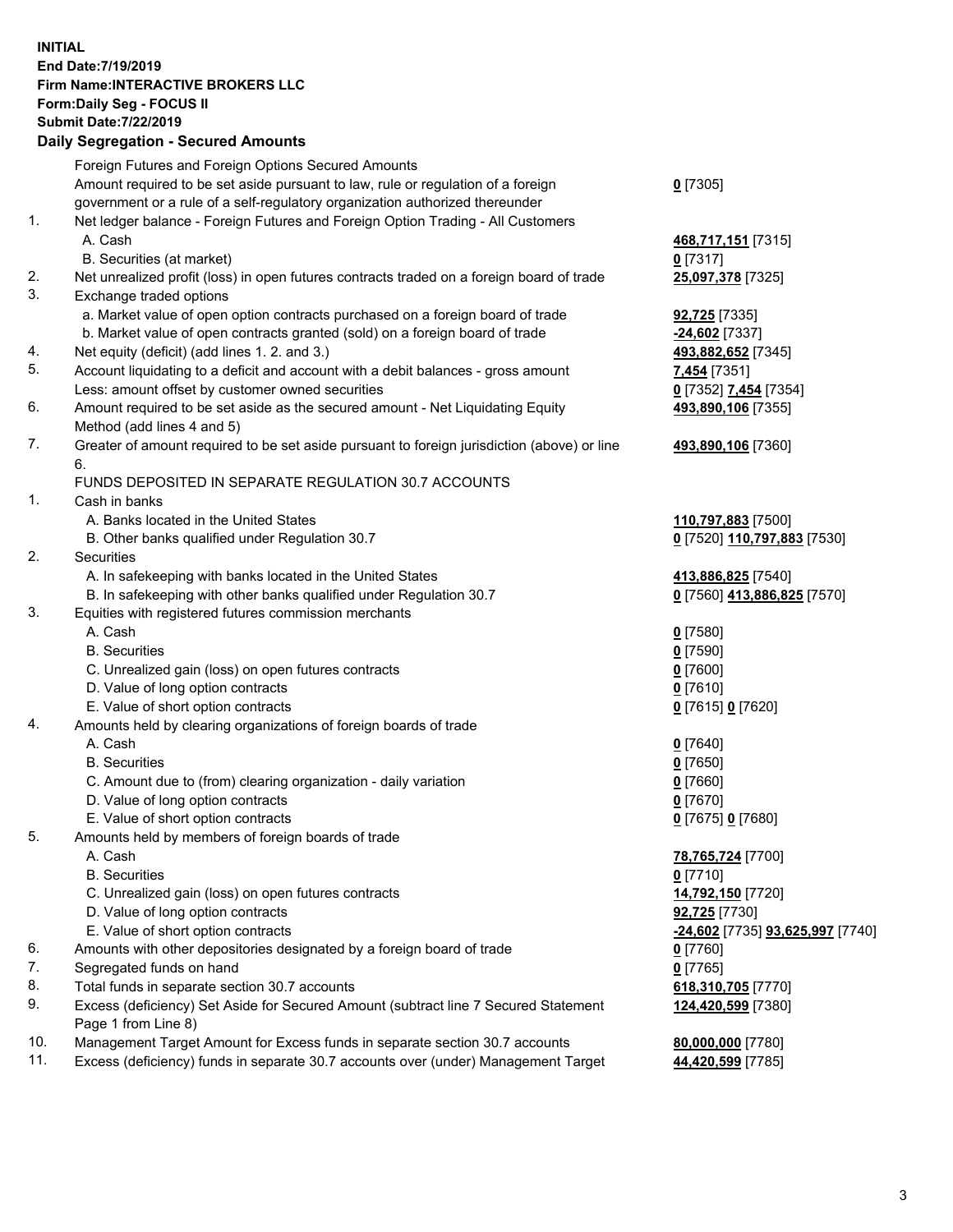**INITIAL End Date:7/19/2019 Firm Name:INTERACTIVE BROKERS LLC Form:Daily Seg - FOCUS II Submit Date:7/22/2019 Daily Segregation - Segregation Statement** SEGREGATION REQUIREMENTS(Section 4d(2) of the CEAct) 1. Net ledger balance A. Cash **4,014,078,899** [7010] B. Securities (at market) **0** [7020] 2. Net unrealized profit (loss) in open futures contracts traded on a contract market **-9,142,450** [7030] 3. Exchange traded options A. Add market value of open option contracts purchased on a contract market **202,876,905** [7032] B. Deduct market value of open option contracts granted (sold) on a contract market **-230,681,817** [7033] 4. Net equity (deficit) (add lines 1, 2 and 3) **3,977,131,537** [7040] 5. Accounts liquidating to a deficit and accounts with debit balances - gross amount **1,241,984** [7045] Less: amount offset by customer securities **0** [7047] **1,241,984** [7050] 6. Amount required to be segregated (add lines 4 and 5) **3,978,373,521** [7060] FUNDS IN SEGREGATED ACCOUNTS 7. Deposited in segregated funds bank accounts A. Cash **844,069,531** [7070] B. Securities representing investments of customers' funds (at market) **2,001,668,310** [7080] C. Securities held for particular customers or option customers in lieu of cash (at market) **0** [7090] 8. Margins on deposit with derivatives clearing organizations of contract markets A. Cash **3,915,342** [7100] B. Securities representing investments of customers' funds (at market) **1,339,169,279** [7110] C. Securities held for particular customers or option customers in lieu of cash (at market) **0** [7120] 9. Net settlement from (to) derivatives clearing organizations of contract markets **19,355,250** [7130] 10. Exchange traded options A. Value of open long option contracts **202,899,842** [7132] B. Value of open short option contracts **-230,760,348** [7133] 11. Net equities with other FCMs A. Net liquidating equity **0** [7140] B. Securities representing investments of customers' funds (at market) **0** [7160] C. Securities held for particular customers or option customers in lieu of cash (at market) **0** [7170] 12. Segregated funds on hand **0** [7150] 13. Total amount in segregation (add lines 7 through 12) **4,180,317,206** [7180] 14. Excess (deficiency) funds in segregation (subtract line 6 from line 13) **201,943,685** [7190] 15. Management Target Amount for Excess funds in segregation **155,000,000** [7194]

16. Excess (deficiency) funds in segregation over (under) Management Target Amount Excess

**46,943,685** [7198]